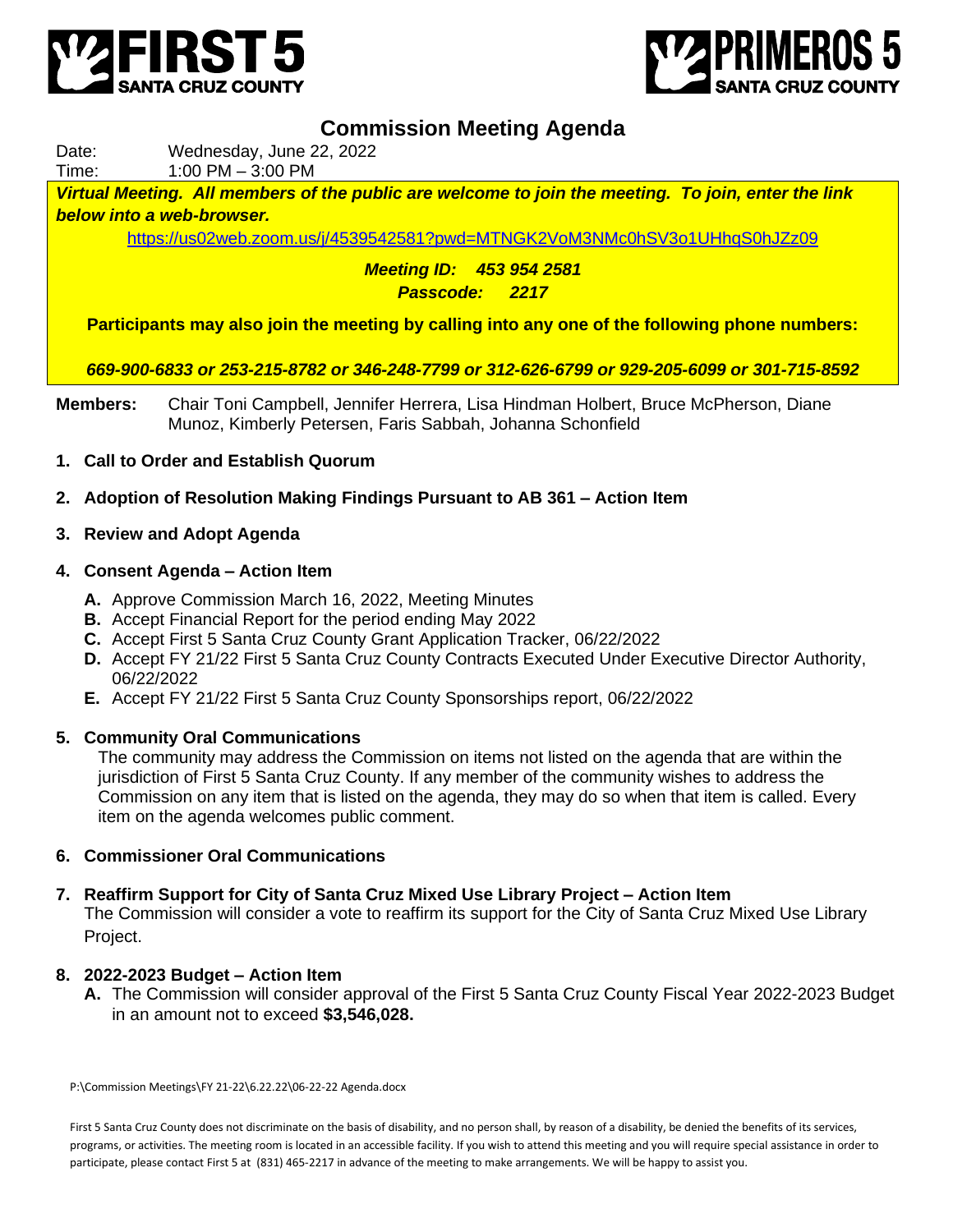



**B.** The Commission finds that the contracts for fiscal year 2022-2023 continue to meet the factors described in its sole source contracting policy section 1.b relating to contractors' expertise being vital to the provision of services. The Commission delegates authority to the Executive Director to negotiate, execute, and amend contracts up to the amounts specified.

# *I. Operating Expenses – General Admin/Program Support/Evaluation*

- a. Approval of contract with the United Way of Santa Cruz County for First 5 Administrative, Program Support and Evaluation between July 1, 2022 and June 30, 2023 in an amount not to exceed **\$659,844.**
- b. Approval of FY 2022-2023 professional services contracts in amounts not to exceed:

| <b>Vendor</b>          | Goal Area      | Program                | Amount   |
|------------------------|----------------|------------------------|----------|
| Harshwal & Company LLP | Administration | <b>Financial Audit</b> | \$17,200 |

### *II. Strategic Priority Investments*

- a. Approval of contract with the United Way of Santa Cruz County for First 5 Strategic Priority Investments between July 1, 2022 and June 30, 2023 in an amount not to exceed **\$1,452,409**
- b. Approval of FY 2022-2023 community grants and professional services contracts in amounts not to exceed:

| <b>Vendor</b>                                          | <b>Priority Area</b>     | Program                                         | Amount    |
|--------------------------------------------------------|--------------------------|-------------------------------------------------|-----------|
| <b>Community Bridges</b>                               | <b>Thriving Families</b> | Triple P                                        | \$270,130 |
| Go Kids, Inc.                                          | Early Care & Education   | <b>Quality Counts</b>                           | \$106,000 |
| Health Improvement<br>Partnership                      | Early Childhood System   | Thrive by Three                                 | \$46,126  |
| <b>Health Services Agency</b>                          | <b>Thriving Families</b> | <b>Families Together</b>                        | \$25,911  |
| <b>Human Services</b><br>Department                    | <b>Thriving Families</b> | <b>Families Together</b>                        | \$410,375 |
| Lucille Packard Children's<br><b>Hospital Stanford</b> | <b>Healthy Children</b>  | Neurodevelopmental<br><b>Foster Care Clinic</b> | \$77,860  |
| <b>Miller Maxfield</b>                                 | <b>Thriving Families</b> | Triple P                                        | \$15,000  |
| <b>Optimal Solutions</b><br>Consulting                 | <b>Thriving Families</b> | Triple P                                        | \$71,500  |
|                                                        | Early Childhood System   | Home Visiting<br>Coordination                   | \$12,500  |
|                                                        | Early Childhood System   | Thrive by Three                                 | \$20,000  |
| <b>Clarity Social Research</b>                         | Early Childhood System   | Thrive by Three                                 | \$15,000  |
| Pajaro Valley Unified<br><b>School District</b>        | Early Care & Education   | Raising A Reader                                | \$185,595 |
| <b>Social Solutions</b>                                | Early Childhood System   | Apricot                                         | \$21,108  |
| Subvertical, LLC                                       | <b>Thriving Families</b> | Triple P                                        | \$25,320  |
| Triple P America                                       | <b>Thriving Families</b> | Triple P                                        | \$76,000  |
| WestEd                                                 | Early Care & Education   | <b>Quality Counts</b>                           | \$40,000  |

P:\Commission Meetings\FY 21-22\6.22.22\06-22-22 Agenda.docx

First 5 Santa Cruz County does not discriminate on the basis of disability, and no person shall, by reason of a disability, be denied the benefits of its services, programs, or activities. The meeting room is located in an accessible facility. If you wish to attend this meeting and you will require special assistance in order to participate, please contact First 5 at (831) 465-2217 in advance of the meeting to make arrangements. We will be happy to assist you.